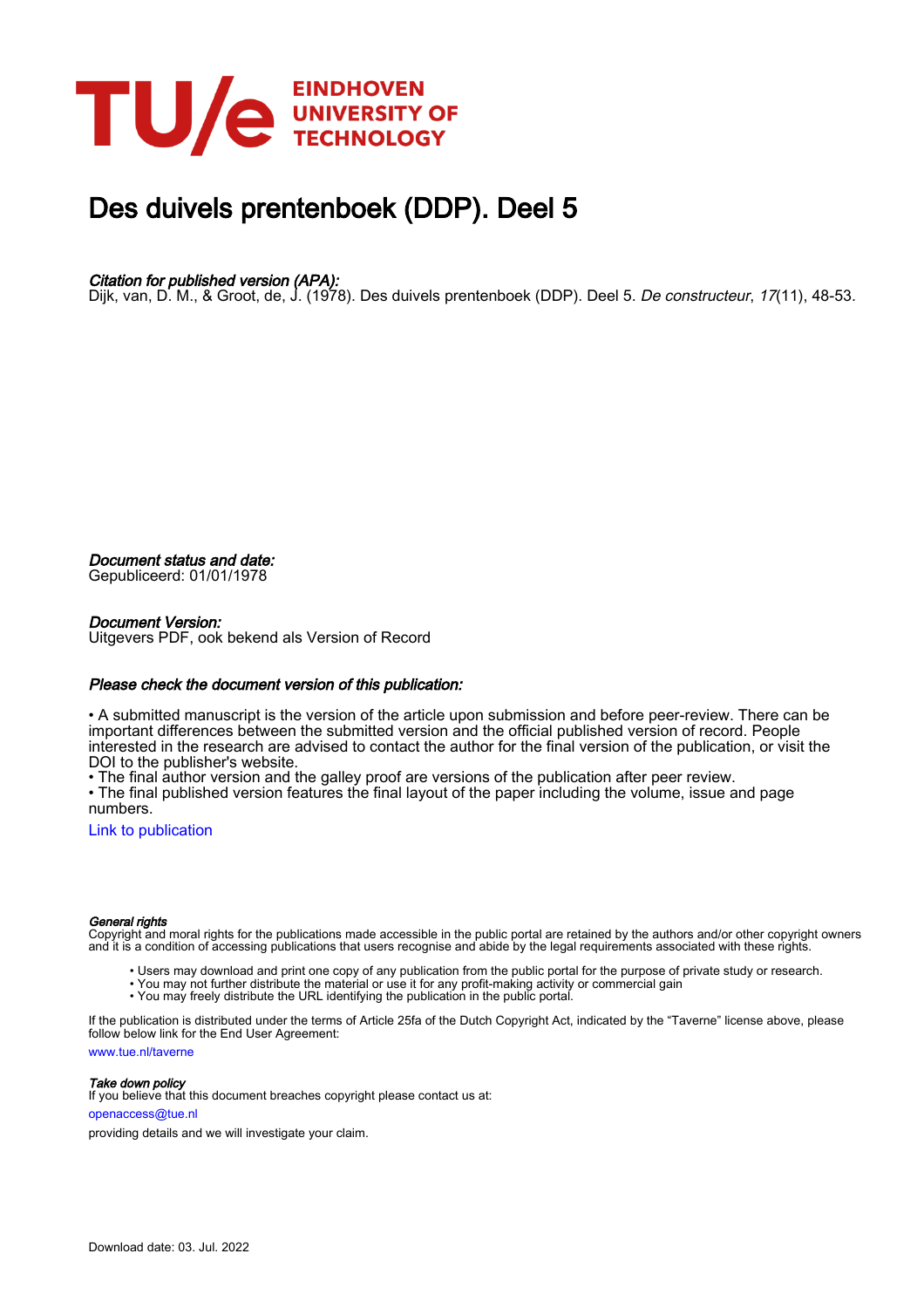# **DES DUIVELS PRENTENBOEK (DDP)**

Samengesteld door de Sectie WP, afd. der Werktuigbouwkunde van de Technische Hogeschool Eindhoven



# D.D.P. 16 A

Principeschets van een veel voorkomende constructie: relatief veel tandwielen in de aandrijving, 3 nokkenassen in serie, gekoppeld door conische tandwielen. Het geheel heeft (zeker na een bepaalde bedrijfstijd) veel speling en is relatief torsieslap.

 $(5)$ 

 $\epsilon$ 

 $\mathbf{r}$ 

 $\overline{L}$  $\ddot{\mathbf{n}}$  $\rm \dot g$ :g  $\tilde{\mathbf{d}}$ 

d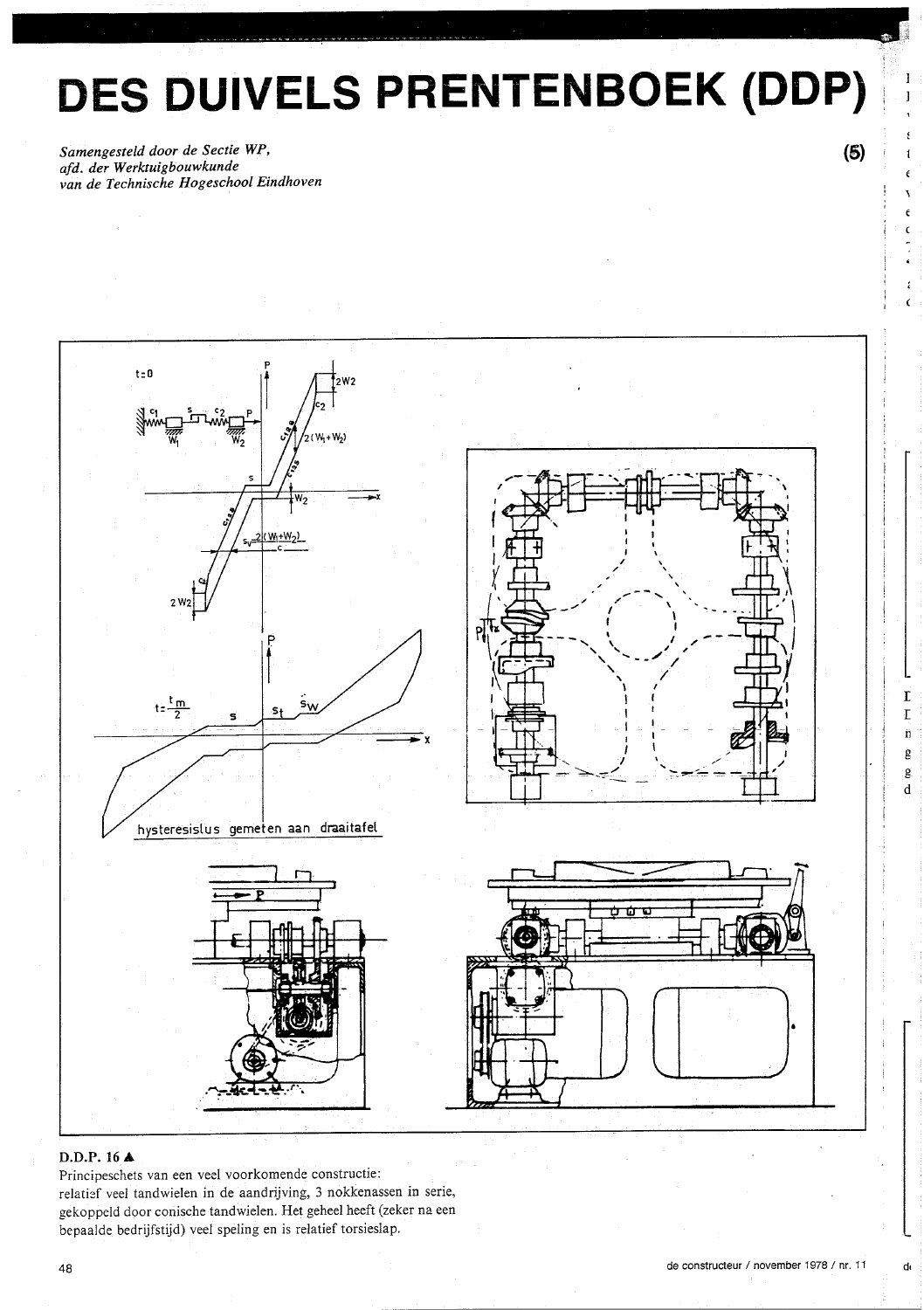# $D.D.P. 17$

Een gedeeltelijk spelingvrije opzet kan verkregen worden door de drie in serie geschakelde nokkenassen vóór te spannen door bijv.

een kettingoverbrenging tussen een vast kettingwiel op de eerste en een verend voorgespannen wiel op de laatste as.

Toch is het hierdoor gecreëerde 'rondlopende vermogen' door de aandrijving een bezwaar: onnodige slijtage enz.



De speling in de seriegeschakelde nokkenassen wordt aan één kant gehouden bijv. door een mechanisch geregelde of elektrisch periodiek te lossen rem.



á.

₩

Φ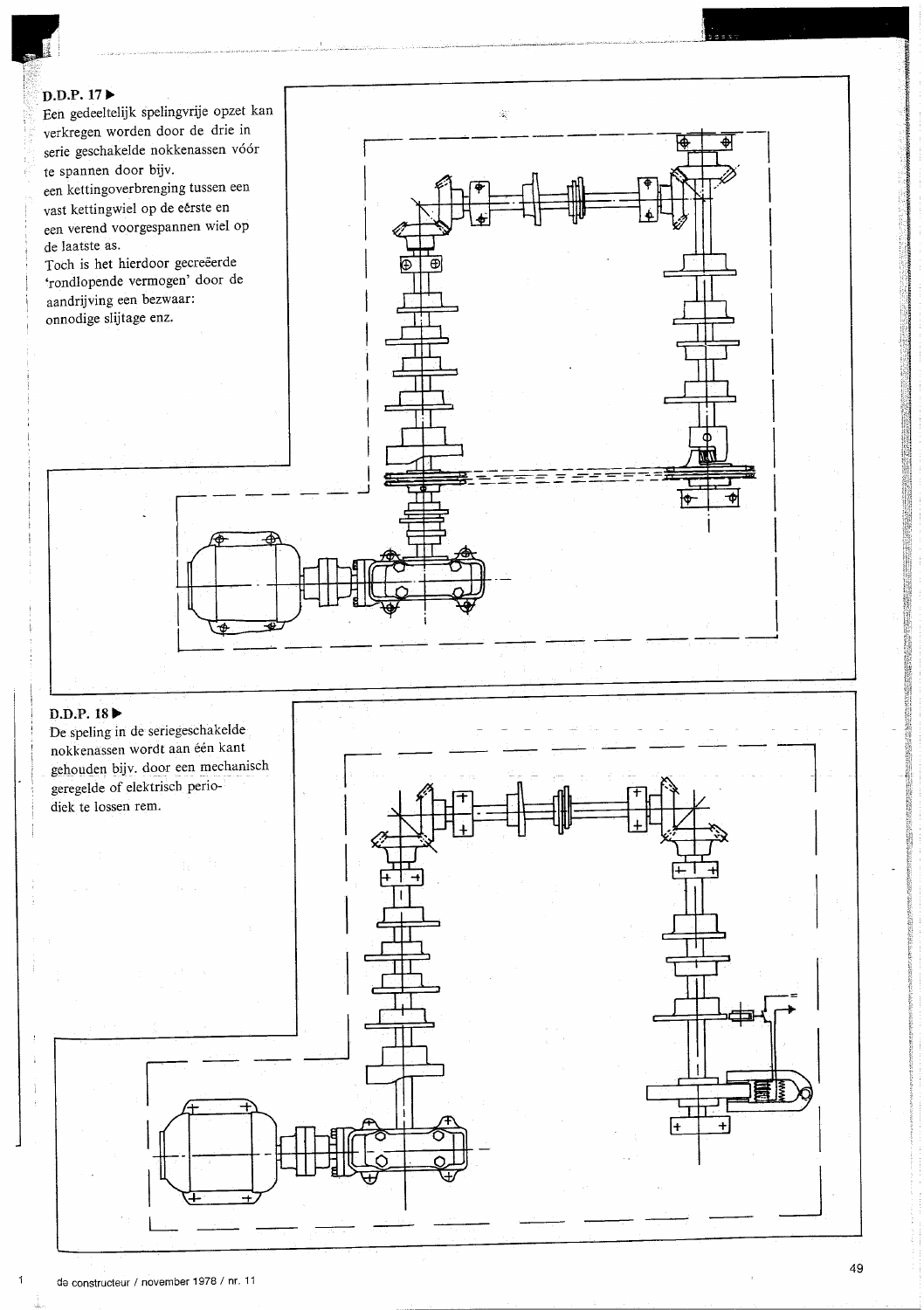# $D.D.P. 19$

Hier staan de assen niet in serie, maar parallel; ze worden aangedreven met een eigen worm en wormwiel. De constructie heeft minder speling en is torsiestijver. Vooral de onderlinge beïnvloeding van beide assen is veel geringer: een koppel in de ene as komt - gedeeld door de overbrengingsverhouding van bijv. 20 - als een veel kleiner koppel in de wormas terecht; de daardoor veroorzaakte hoekverdraaiing komt, wéér gedeeld door de overbrengingsverhouding, in de andere nokkenas; de onderlinge beïnvloeding is dus 400 maal zo gering.



ŀ

 $\mathbf{r}$ 

T  $\mathbf{r}$  $\epsilon$ F  $\mathbf{r}$  $\Omega$ 

Ë

 ${\bf L}$ 

 $\Gamma$ 

 $\rm d$ 

d.

# D.D.P. 20  $\blacktriangledown$

In twee verschillende opzichten is de constructie volgens D.D.P. 19 nog niet ideaal. In de eerste plaats zouden we de 'ontkoppeling' met een factor 20 niet alleen tussen de beide assen willen hebben, maar ook graag tussen alle op de molen geplaatste bewerkingsunits, of zelfs tussen alle afzonderlijke nokaandrijvingen. In de tweede plaats wordt de uitvoeringsvorm van een bewerkingsunit in sterke mate bepaald door zijn orientatie t.a.v. de horizontaal onder de machine liggende hoofdassen; hij is niet gemakkelijk langs de molenomtrek te verplaatsen (hoogstens 180° op te schuiven). Dit

staat de ontwikkeling en toepassing van min of meer universele bewerkingsunits in hoge mate in de weg. Aan beide bezwaren wordt tegemoet gekomen als we de units elk een eigen vertraging (bijv. 1:20) geven, en de ingaande as daarvan verticaal naar beneden uitvoeren (bijv. door een gat in de tafel heen laten steken). Nu is een gemeenschappelijke aandrijving op vrij hoog toerental mogelijk met tandriemen, ketting of een tandwieltrein, die aansluiting vindt op de ingaande as van elke unit, in welke positie (tangentiaal en radiaal) dan ook rond de molen opgesteld.

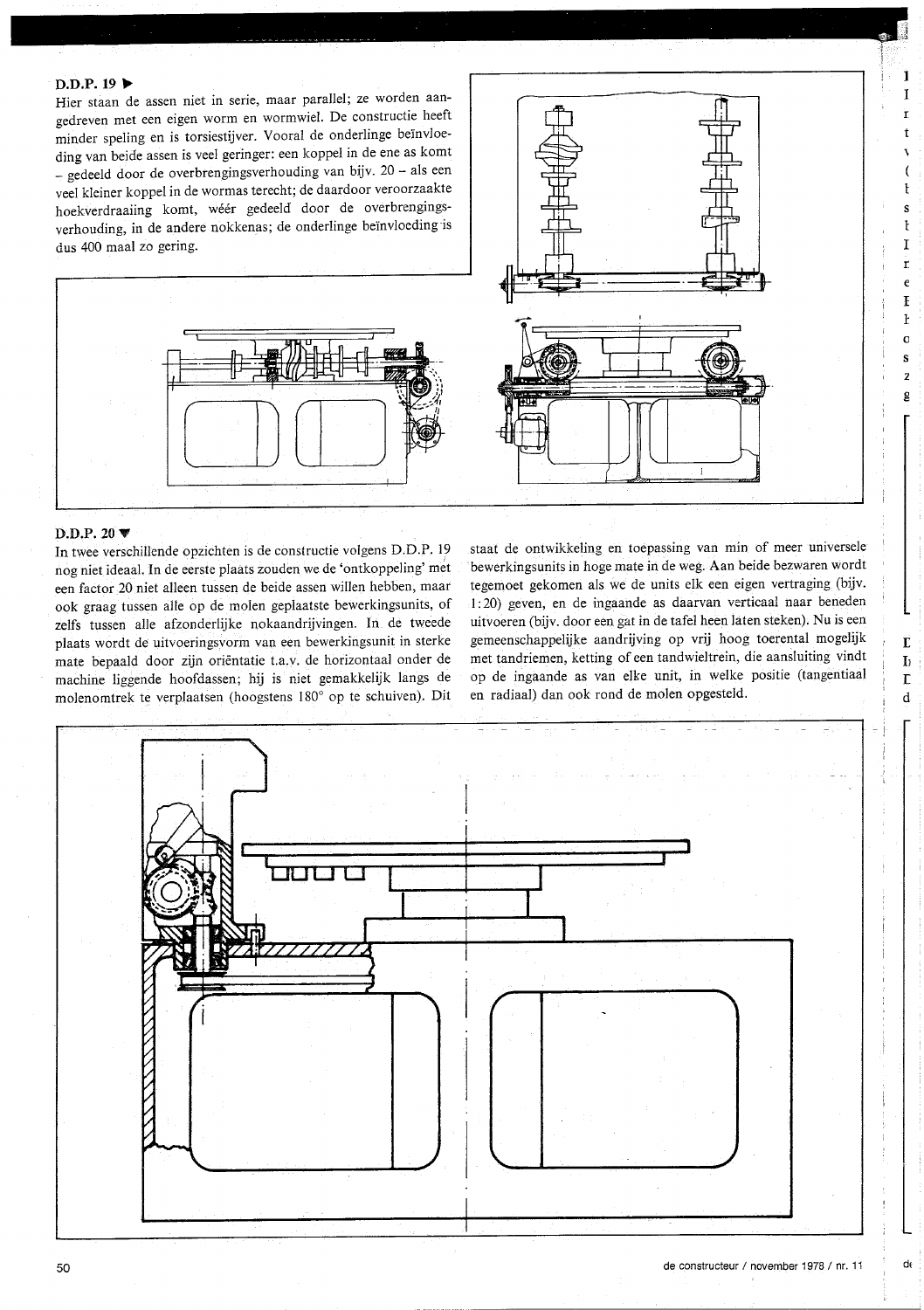

# $p.D.P. 21 \blacktriangleright$

In deze schets is de molenomzet uitgevoerd met een éénflenzige omzetschijf en een tweede éénflenzige hulpschijf, die axiaal verend voorgespannen zit op de nokkenas. De ene (vaste) schijf is nauwkeurig bewerkt en bepaalt de plaats van de draaitafel; de andere schijf volgt wat ruwer ongeveer dezelfde beweging en zorgt voor verende aandrukking. De rollen die in bedrijf zijn, hebben steeds met maar één flens te maken en hebben dus een éénduidige draairichting.

Bij de hier geschetste constructie blijft nog het nadeel bestaan dat de lagering van de omzetschijf moeilijk axiaal voldoende voor te spannen is en dat de stijfheid tegen torsie en zijdelingse afbuiging vrij zeker niet groot genoeg is.



# D.D.P. 22 ♥

In deze tekening is ook dit bezwaar (zie D.D.P. 21) ondervangen. De axiaal verend voorgespannen hulpschijf zit op een eigen as en de eigenlijke omzetschijf is één geheel met het wormwiel en zit met behulp van conische rollagers axiaal stijf gemonteerd op een korte stilstaande as. Deze constructie is heel stijf en eenvoudig te monteren.

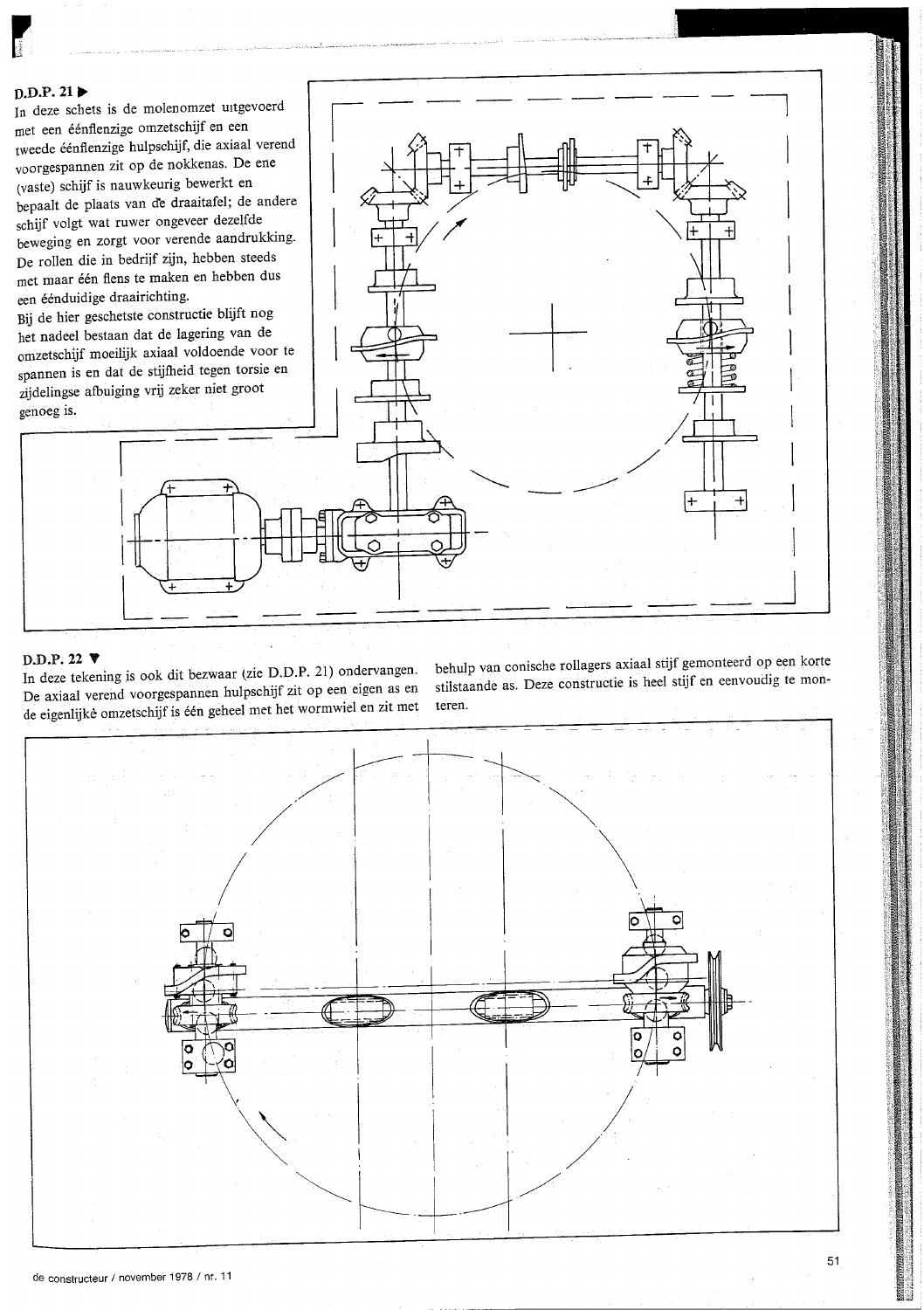

# D.D.P. 23 A

De verende axiale voorspankracht die in D.D.P. 22 werd geleverd door een in de hulpomzetschijf ingebouwde axiale veer, wordt in deze schets geleverd door een veerbelaste rol die loopt langs een steunprofiel op de rug van de hulpomzetschijf (die op zichzelf axiaal kan bewegen). Het steunprofiel is zo gevormd dat de axiale veervoorspanning steeds de juiste waarde heeft; b.v. extra groot in de vertragingsperiode van de omzet en extra klein in de versnellingsperiode.



 $\mathsf{d}\mathfrak{e}$